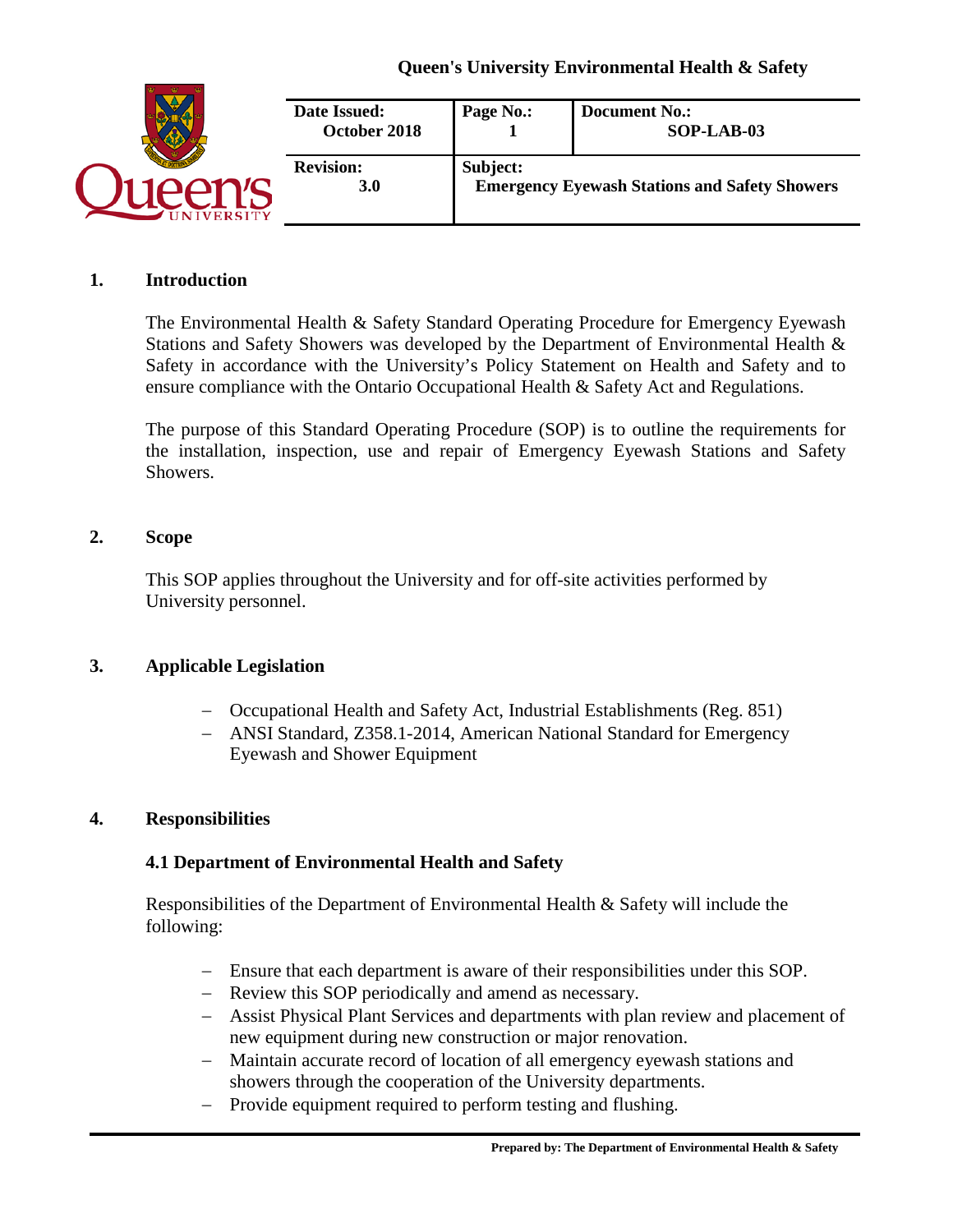

| Date Issued:<br>October 2018 | Page No.:                                            | <b>Document No.:</b><br>SOP-LAB-03 |
|------------------------------|------------------------------------------------------|------------------------------------|
| <b>Revision:</b>             | Subject:                                             |                                    |
| <b>3.0</b>                   | <b>Emergency Eyewash Stations and Safety Showers</b> |                                    |

- − Conduct periodic audits to ensure that emergency eyewash station and shower equipment inspections and activations are occurring at least at the frequency required by this SOP.
- − Provide inspection tags to record flushing/testing activities for emergency eyewash and safety shower equipment.
- − Provide assistance with flushing and testing of emergency eyewash station and safety shower equipment – as required by the department.

### **4.2 Directors, Department Heads & Managers**

Each has the following responsibilities under this SOP:

- − Ensure that pertinent supervisors, employees, and students are notified of their responsibilities as outlined in this SOP.
- − Ensure that all employees and students (if applicable) have received instruction in the operation of emergency eyewash stations and showers.
- − Ensure that the Department of Environmental Health & Safety are notified of the addition or removal of any eyewash or shower stations.
- Ensure that procedures, equipment and materials appropriate for the specific work locations under his/her authority are provided to protect the health and safety of all employees and students.

### **4.3 Supervisors**

Supervisors have the following responsibilities under this SOP:

- − Ensure that the necessary emergency eyewash and safety shower equipment called for in this SOP is provided or, if such equipment is not available, that any work requiring the availability of the equipment is not performed until the equipment is available.
- − Ensure that all employees and students who may need to use the emergency eyewash and safety shower equipment are trained on its location and use.
- − Ensure that emergency eyewash stations and showers within laboratories are inspected and tested weekly.
- Request immediate repair for malfunctioning emergency eyewash and safety shower equipment.

### **4.4 Staff and Students**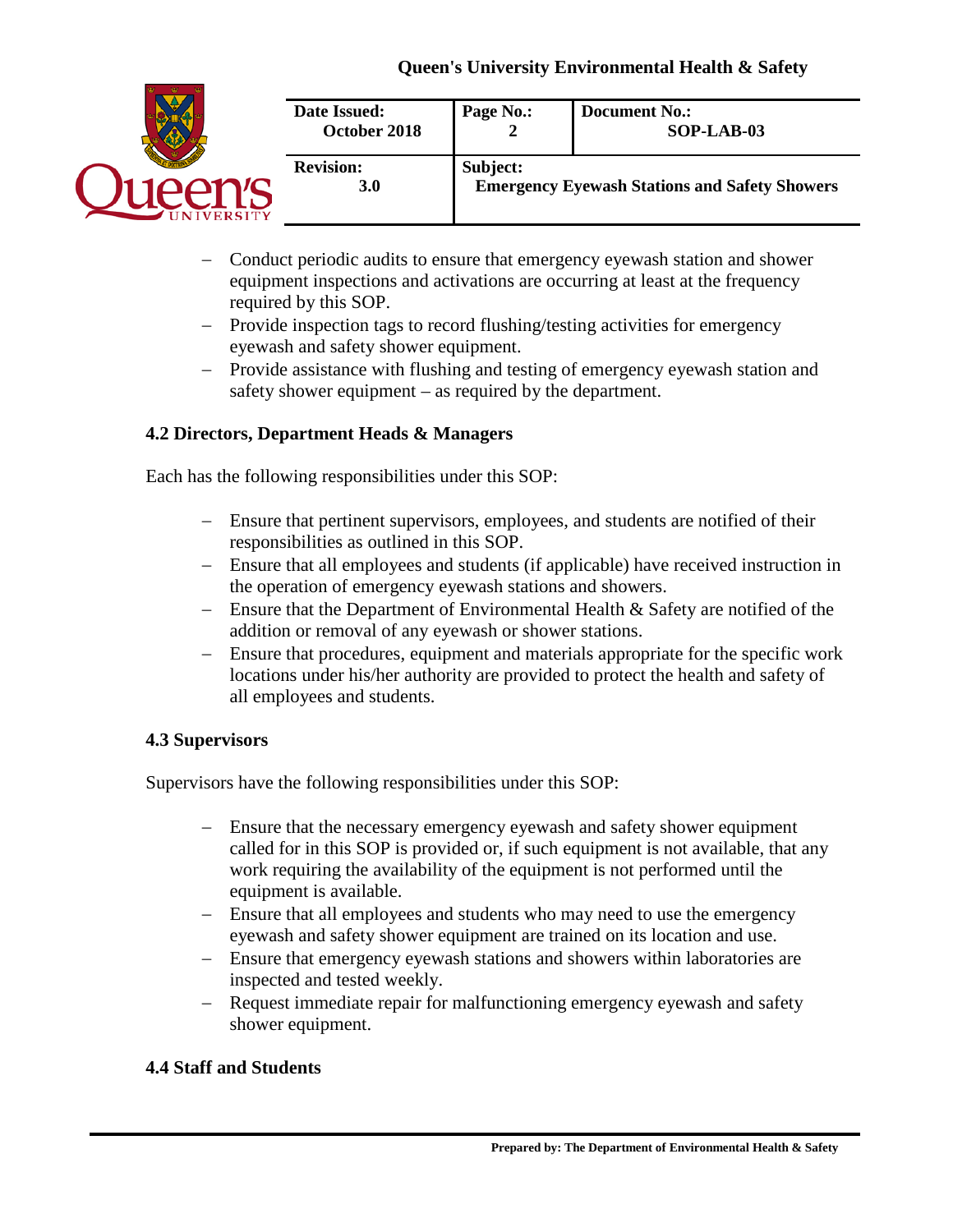

Staff and students have the following responsibilities under this SOP:

- − Follow the requirements of this SOP.
- − Becoming familiar with the location and operation of the nearest emergency eyewash and safety shower equipment.
- − Using emergency eyewash and safety shower equipment as trained.
- Reporting incidents that require the use of emergency eyewash and safety shower equipment to supervisory personnel as soon as the emergency has been brought under control.

### **4.5 Departmental Safety Officer**

Departmental Safety Officers have the following responsibilities under this SOP:

- − Ensure that emergency eyewash stations and showers in common areas are inspected and tested weekly.
- − Establish department-specific policies, as necessary
- − Ensure that inspections and activations are recorded on inspection tags.
- − Coordinate immediate modifications, maintenance, repair and new equipment needs with Physical Plant Services and/or the Department of Environmental Health & Safety.
- − Conduct annual testing and flushing of emergency showers and eyewashes within their department with the assistance of the Department of Environmental Health & Safety if required.

#### **5. Definitions**

Combination Unit: An interconnected assembly of emergency equipment that is supplied by a single source of flushing fluid.

Emergency (Deluge) Shower: A device specifically designed and intended to deliver flushing fluid in sufficient volume to cause the fluid to cascade over the entire body while the hands are free.

Eye/Face Wash: A device used to provide fluid to irrigate and flush both the face and the eyes simultaneously.

Eyewash: A device used to provide tepid fluid to irrigate and flush both eyes simultaneously at a velocity low enough not to be injurious to the user.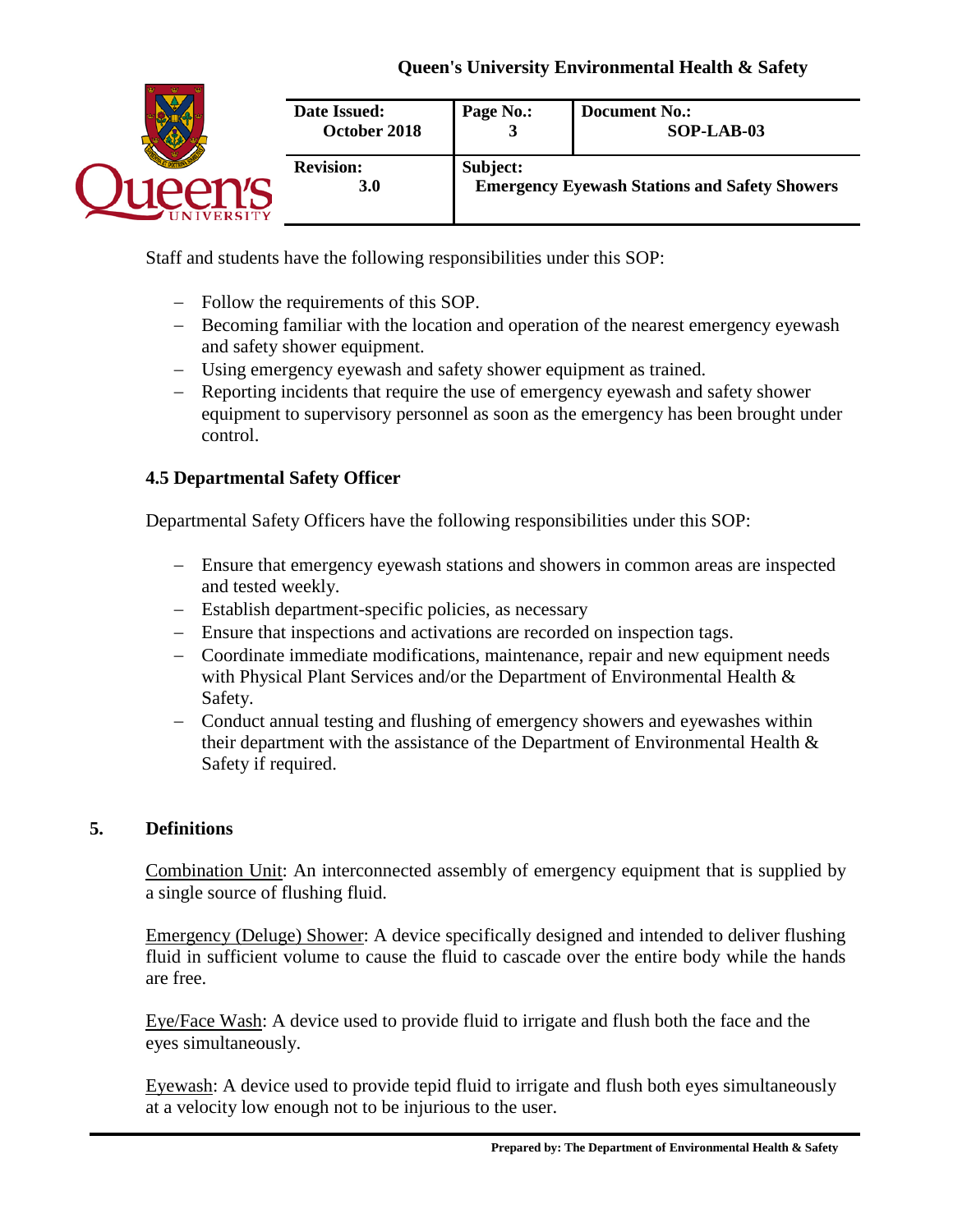| <b>ERSITY</b> | Date Issued:<br>October 2018   | Page No.:                                                        | <b>Document No.:</b><br>SOP-LAB-03 |
|---------------|--------------------------------|------------------------------------------------------------------|------------------------------------|
|               | <b>Revision:</b><br><b>3.0</b> | Subject:<br><b>Emergency Eyewash Stations and Safety Showers</b> |                                    |

Hand-Held Drench Hose: A flexible hose connected to a water supply that is used to provide fluid to irrigate eyes, face and body area.

Hazardous Material: Any substance or compound that has the capability of producing adverse effects on the health and safety of humans.

Personal Eyewash: A supplementary eyewash that supports plumbed or self-contained eyewash equipment by delivering immediate flushing to the eyes or body.

Plumbed Eyewash: An eyewash unit permanently connected to a continual source of potable water.

Tepid: A flushing fluid temperature conductive to promoting a minimum of 15 minute irrigation period. A suitable range is  $16 - 38^{\circ}C$  (60-  $100^{\circ}F$ ).

### **6. Installation / Location Requirements**

Each new university facility must have emergency eyewash and safety shower equipment incorporated into the design whenever there is a reasonable potential for injury due to contact with a hazardous material. A job hazard analysis shall be conducted, if required, to determine if the potential for an injury exists. Installation of such equipment must be as specified in ANSI Z358.1-2014. Only equipment that is certified by the manufacturer as meeting the performance specifications contained in ANSI Z358.1-2014 may be placed in new facilities.

Existing university facilities must be equipped as necessary to include emergency drenching and/or flushing equipment that is readily accessible and can be reached within 10 seconds from the area(s) where there is a reasonable potential for injury due to contact with a hazardous material. The safety equipment shall be located on the same level as the hazard and the path of travel shall be free of obstructions that may inhibit the immediate use of the equipment. A job hazard analysis shall be conducted, if required, to determine if potential for an injury exists. Equipment performance specifications, height, and clearance distances should be as stated in ANSI Z358.1-2014.

Off-site/remote locations must have drenching/flushing equipment available whenever work involves the use of hazardous materials and where there is a reasonable potential for injury due to contact. Plumbed units that are maintained by the owner/controller of an off-site facility may be used or self-contained units can be purchased. A water hose supplying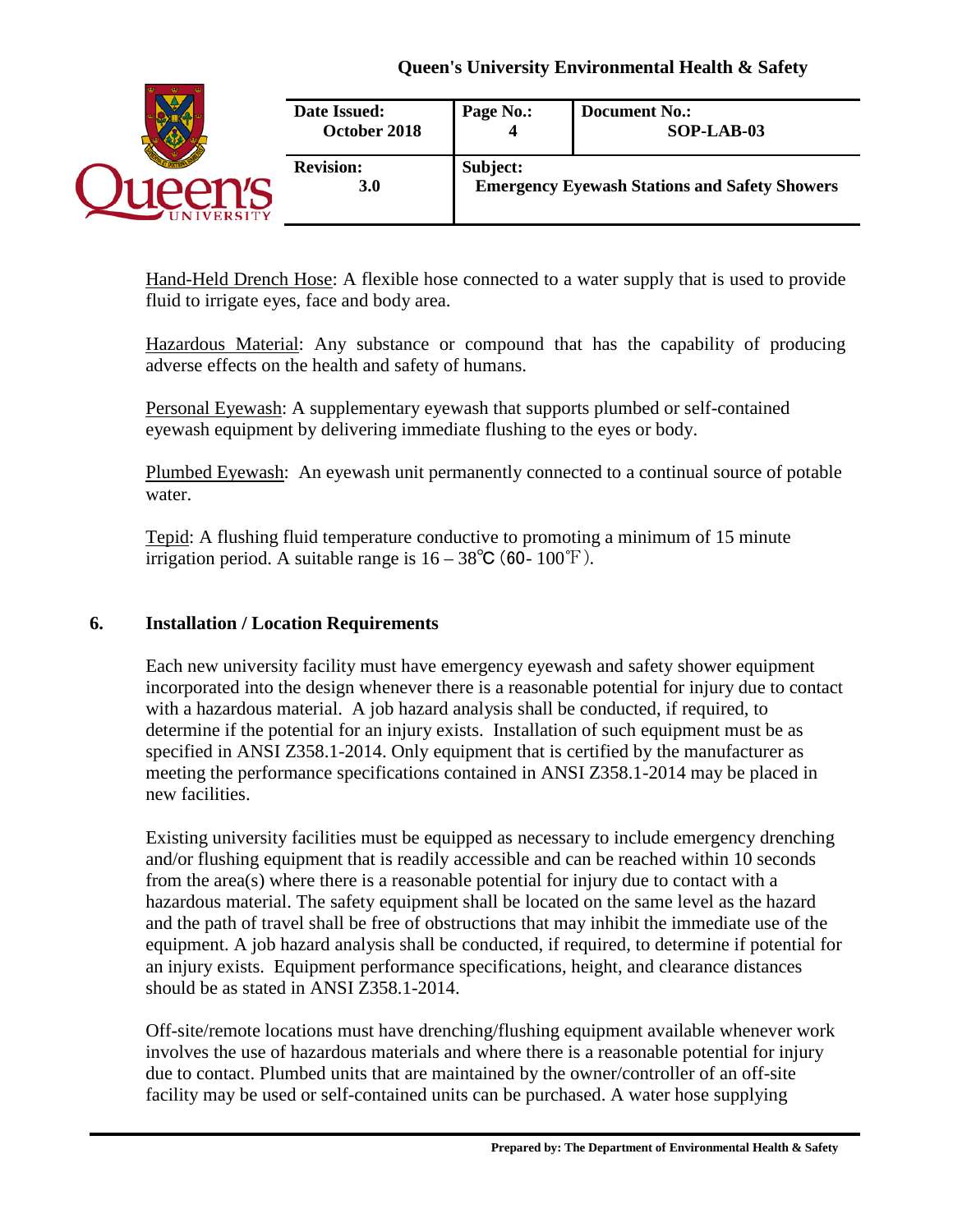| Date Issued:<br>October 2018 | Page No.:                                                        | <b>Document No.:</b><br>SOP-LAB-03 |
|------------------------------|------------------------------------------------------------------|------------------------------------|
| <b>Revision:</b><br>3.0      | Subject:<br><b>Emergency Eyewash Stations and Safety Showers</b> |                                    |

potable water and equipped with a proper face and body wash nozzle can be used at off-site locations where the possibility of exposure to injurious hazardous materials is very low and when proper personal protective equipment is used. When a self-contained emergency safety shower or eye/face wash is installed, its installation shall be verified in accordance with manufacturer's instructions.

The temperature of the flushing fluid for emergency drenching and flushing equipment should be tepid (lukewarm). A means of controlling the temperature to less than  $38^{0}C$  (100<sup>0</sup>) F) must be included in tempered flushing fluid systems. Protection from freezing or freeze protected equipment is required where the possibility of freezing exists. Flushing fluid shut off valves located within branch lines serving emergency eyewash and safety shower equipment should be tagged to indicate that turning off the valve would turn off the supply to the emergency equipment.

Drainage shall be provided for new installations of both emergency eyewashes and showers were feasible and/or required. Existing emergency eyewash and shower units may have drains installed but it will be up to the individual departments to coordinate and pay for any installations. If drainage is provided, it shall to be connected to the building's sewer system.

Emergency safety showers and eye/face wash stations shall be constructed of materials that will not corrode in the presence of the flushing fluid and must be located in a well-lit area that is identified by highly visible signage.

The installation of benchtop emergency eyewash stations must not be recessed too far back from the edge of the counter to impede hands free operation of the unit. Users must be able to flush their eyes without difficulty while standing in front of the counter.

The following are the key specifications from ANSI Z358.1-2014.

Plumbed and self-contained emergency showers:

- − Plumbed and self-contained emergency showers must supply at least 75.7 litres per minute (20 gpm) of flushing fluid at a velocity low enough to be non-injurious to the user.
- − At least a fifteen minute supply of flushing fluid must be available.
- − The flushing fluid supply valve must stay open without the use of the operator's hands and should operate in less than one second upon its activation.
- − Shower head height must be between 208.3 cm (82 in) and 243.8 cm (96 in) from the user's standing surface.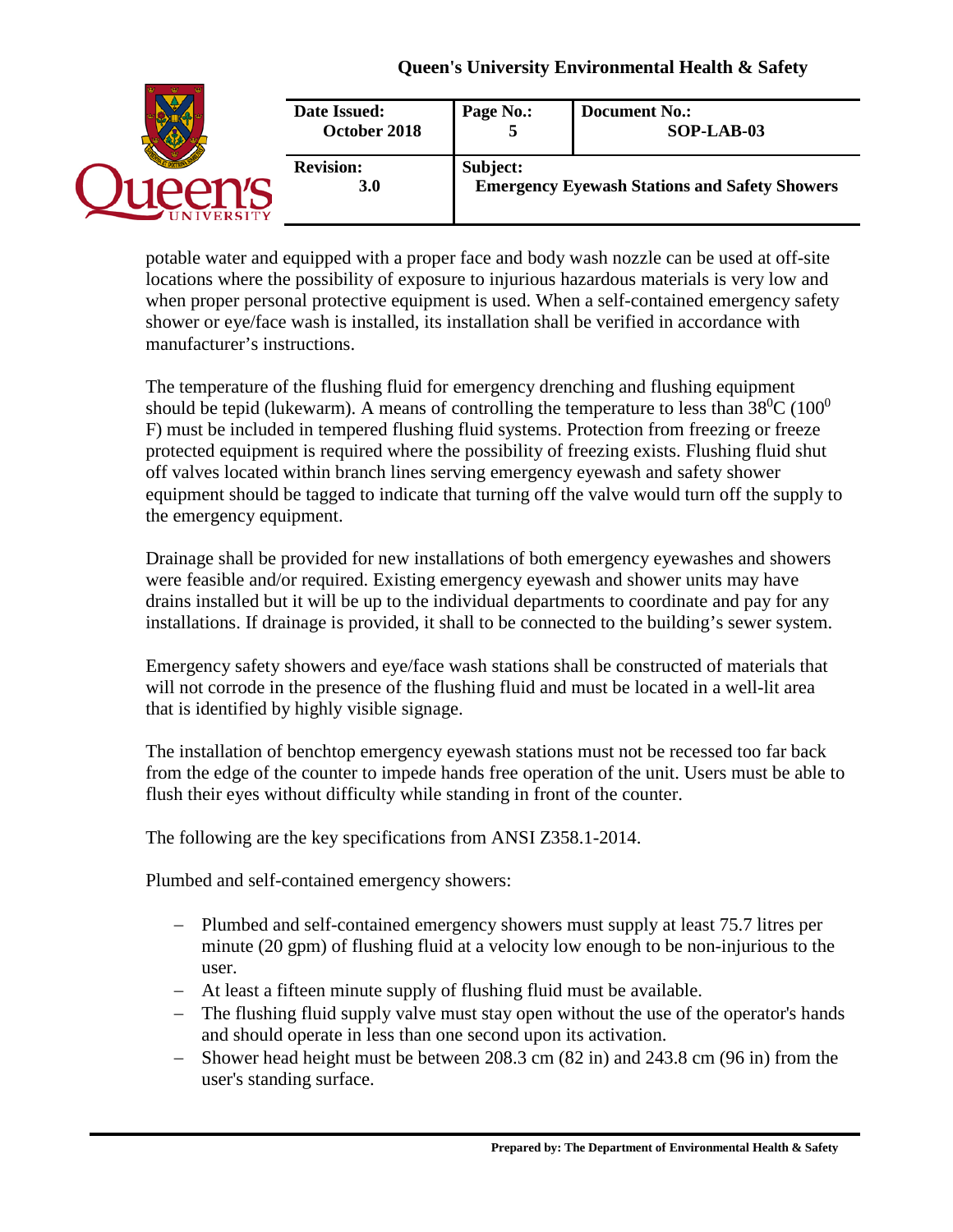

| Date Issued:<br>October 2018 | Page No.:                                            | <b>Document No.:</b><br>SOP-LAB-03 |
|------------------------------|------------------------------------------------------|------------------------------------|
| <b>Revision:</b>             | Subject:                                             |                                    |
| <b>3.0</b>                   | <b>Emergency Eyewash Stations and Safety Showers</b> |                                    |

- With the valve in the fully opened position the diameter of the spray pattern shall be a minimum of 50.8 cm (20 in) at 152.4cm (60 in) above the standing surface. The flushing fluid shall be substantially dispersed throughout the pattern.
- − The center of the shower spray pattern should be located at least 40.6 cm (16 in) from any obstructions, protrusions, or sharp objects.
- − Shower enclosures (if used) require a minimum unobstructed diameter of 86.4 cm (34 in) to provide adequate space for the user.

Plumbed and self-contained eyewash:

- − Plumbed and self-contained eyewash units must supply at least 1.5 litres (0.4 gpm) of flushing fluid and at a velocity low enough to be non-injurious to the user.
- − At least a 15-minute supply of flushing fluid must be available.
- Eyewash units must supply flushing fluid to both eyes simultaneously.
- − The flushing fluid supply valve must stay open without the use of the operator's hands.
- − Nozzles must be protected from airborne contaminants. Nozzle protective device removal must be automatic (not require a separate motion by the user) when the unit is turned on.
- − Eyewash units must be placed between 83.8 cm (33 in) and 134.6 cm (53 in) from the user's standing surface and at least 15. 3 cm (6 in) from the nearest wall or other obstruction.
- − Benchtop installations must be easily accessible while standing in front of the bench.

Eye/Face wash equipment:

- − Plumbed and self-contained eye/face wash units must supply at least 11.4 litres (3.0 gpm) of flushing fluid and at a velocity low enough to be non-injurious to the user.
- − At least a fifteen minute supply of flushing fluid must be available.
- − Eye/Face wash units must supply flushing fluid to both eyes simultaneously.
- − The flushing fluid supply valve must stay open without the use of the operator's hands.
- − Nozzles must be protected from airborne contaminants. Nozzle protective device removal must be automatic (not require a separate motion by the user) when the unit is turned on.
- − Eyewash units must be placed between 83.8 cm (33 in) and 134.6 cm (53 in) from the user's standing surface and at least 15.3 cm (6 in) from the nearest wall or other obstruction.
- Benchtop installations must be easily accessible while standing in front of the bench.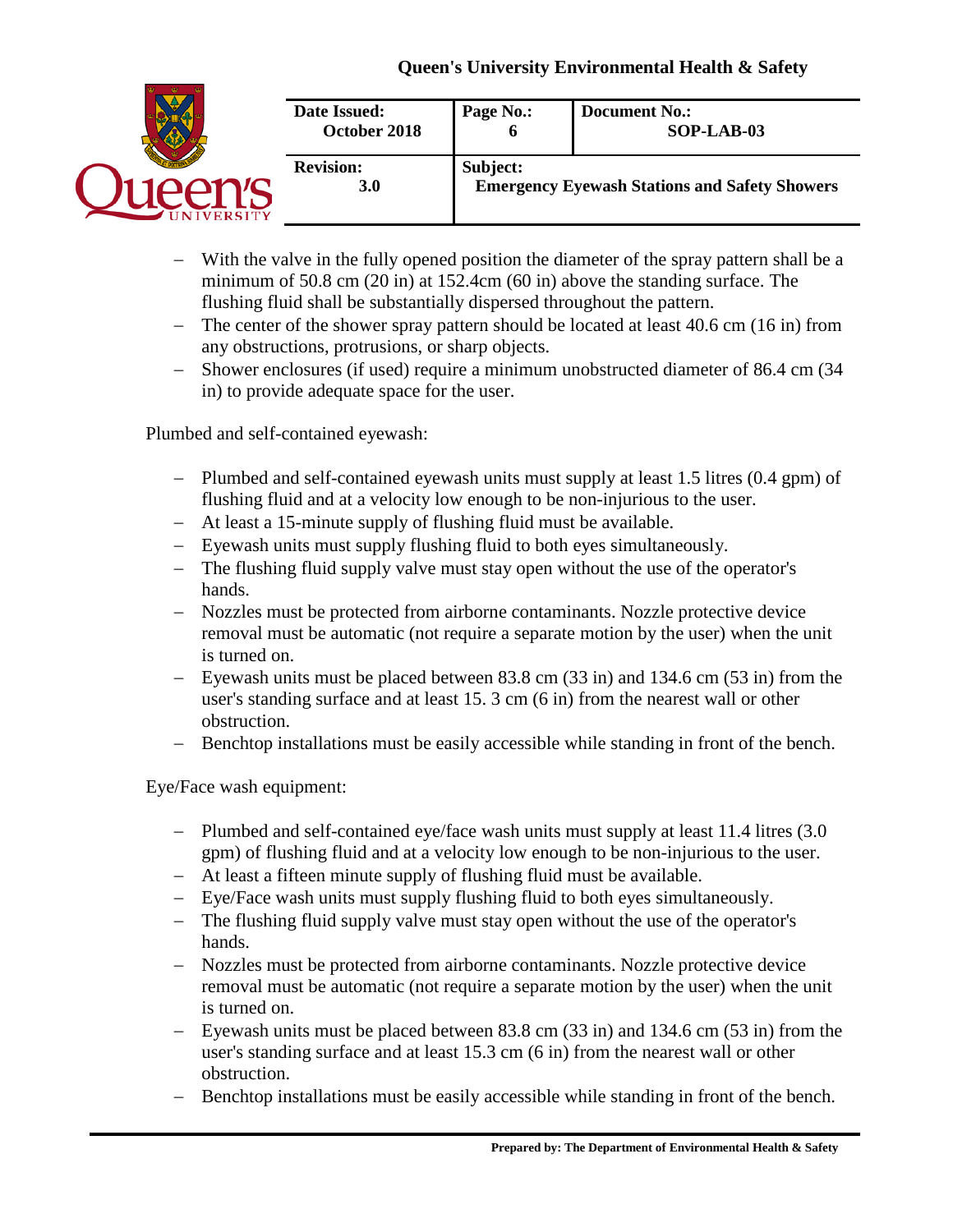

Hand-held drench hoses:

- − Drench hoses shall be designed to provide a controlled flow of flushing fluid to a portion of the body at a velocity low enough to be non-injurious to the user.
- − Hand-held drench hoses provide support for emergency shower and eyewash units but they are not intended to replace them.
- − A drench hose may be considered an eyewash or eye/face wash if the device meets or performance requirements of Section 5 and/or Section 6 of ANSI Z358.1-2014.
- − Benchtop installations must be easily accessible while standing in front of the bench.

Combination Units:

- − Connected to a system capable of supplying adequate flushing fluid to meet the requirements of each component as outlined in Sections 4, 5 and 6 of ANSI Z358.1- 2014 when all components are operated simultaneously.
- − Combination unit components shall be positioned so that the components may be used simultaneously by the same user.

Personal eyewash equipment:

- − Personal eyewash equipment, such as bottles and small portable units, are designed for immediate flushing of the eyes without being injurious to the user. Personal eyewash equipment supports plumbed and self-contained units, but it does not provide adequate replacement.
- − Operator instructions must be maintained on personal eyewash equipment.

#### **7. Use**

Immediate and proper use of emergency eyewash and safety showers is essential to minimizing injury. The following guidelines should aid in minimizing injury due to contact with hazardous materials:

- − Flush eyes and/or skin for at least 15 minutes. Never use home-made neutralizing solutions to flush chemicals from the body.
- − Immediately remove contaminated clothing. Do this while under the shower when gross contamination has occurred. Have someone assist with clothing removal when possible.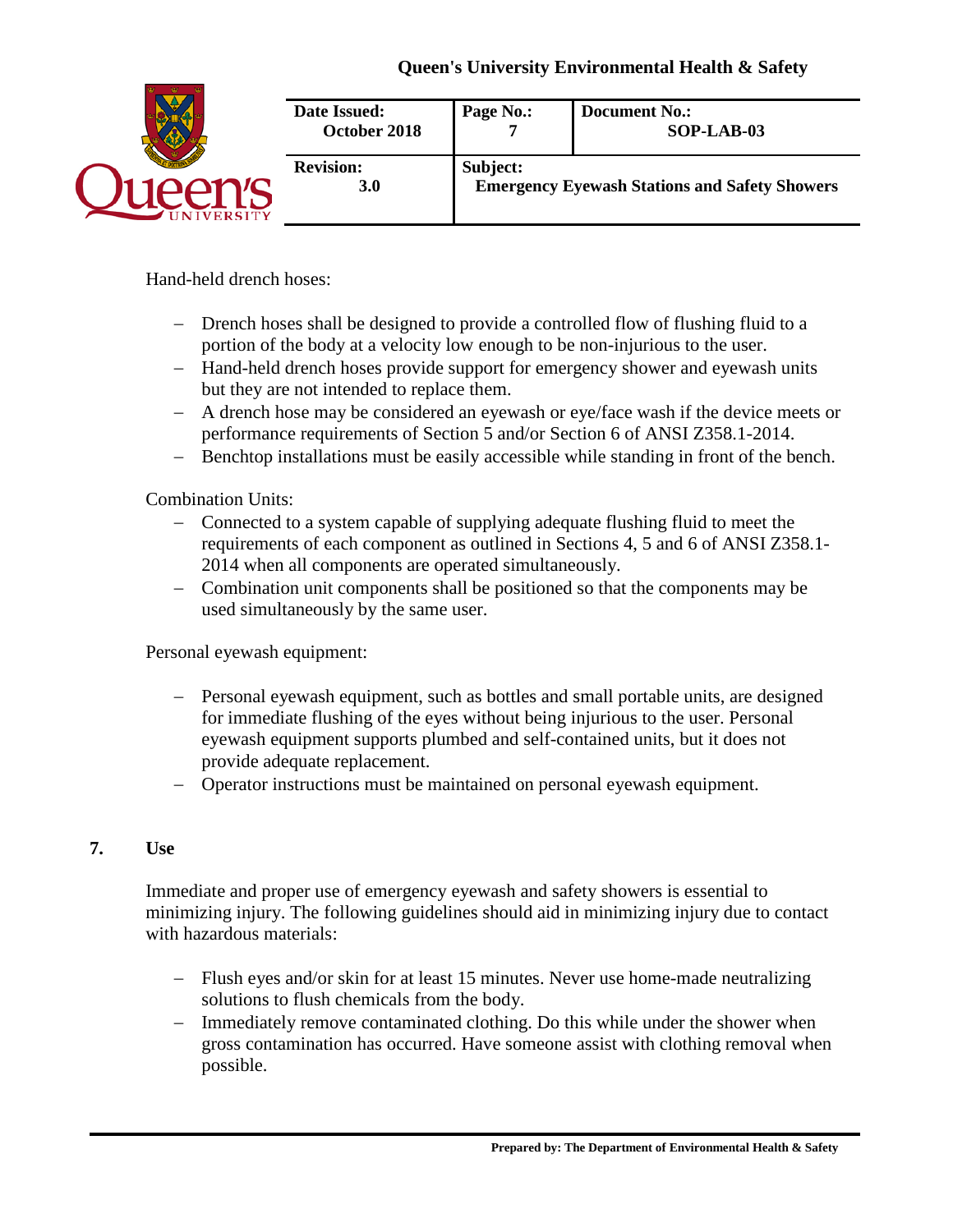

- Hold eyelids open with fingers so flushing fluid can fully irrigate the eyes. Note: People may not always be able to flush their eyes on their own because of intense pain. Nearby helpers should be prepared to assist with holding the eyelids open. Other helpers may need to assist with keeping the person under the flushing fluid for at least 15 minutes.
- − Seek medical attention after flushing the areas of contact for at least 15 minutes.
- − Notify supervisor as soon as the emergency has subsided.
- − An assistant may use a blanket or uncontaminated article of clothing as a shield to provide privacy for someone who needs to remove their clothes while under an emergency shower, and for body coverage while seeking medical attention.

# **8. Flushing and Inspection**

Emergency eyewash station and eye/face wash stations must be activated weekly to ensure flushing fluid is available, to clear the supply line of any sediment build-up and to minimize microbial contamination due to stagnant water. Inspect eyewash and eye/face wash stations while flushing to make sure that water rises to approximately equal heights no more than 20 cm (8 in) from the top of the spray heads and that fluid flow is sufficient to flush both eyes simultaneously while at a velocity low enough to be non-injurious to the user. Self-contained units shall be visually checked weekly, or in a period of time specified by the manufactures instructions, to determine if flushing fluid needs to be changed or supplemented.

Each personal eyewash station must be reviewed regularly to make sure components are in place, the station/unit is readily accessible, and that flushing solution has not passed its expiration date. Also verify that bottles with seals/tamper indicators are sealed, replacing those that are not. Water in self-contained eyewash and eye/face wash stations must be replaced with fresh potable water regularly. Follow the manufacturer's recommendations for functionality tests and solution replacement when a preserved solution is used in these units.

Emergency shower stations and eyewash/shower combination stations must be activated weekly to ensure flushing fluid is available, to clear the supply line of any sediment build-up and to minimize microbial contamination due to stagnant water. .

The date and time of the flushing/inspection must be recorded on an inspection tag attached to the units. Tags are available from the Department of Environmental Health & Safety.

Annual flushing and inspections shall be conducted on combination emergency eyewashes and safety showers on campus to ensure that they are in proper working condition, are in compliance with current ANSI standards and to identify areas for improvement. Annual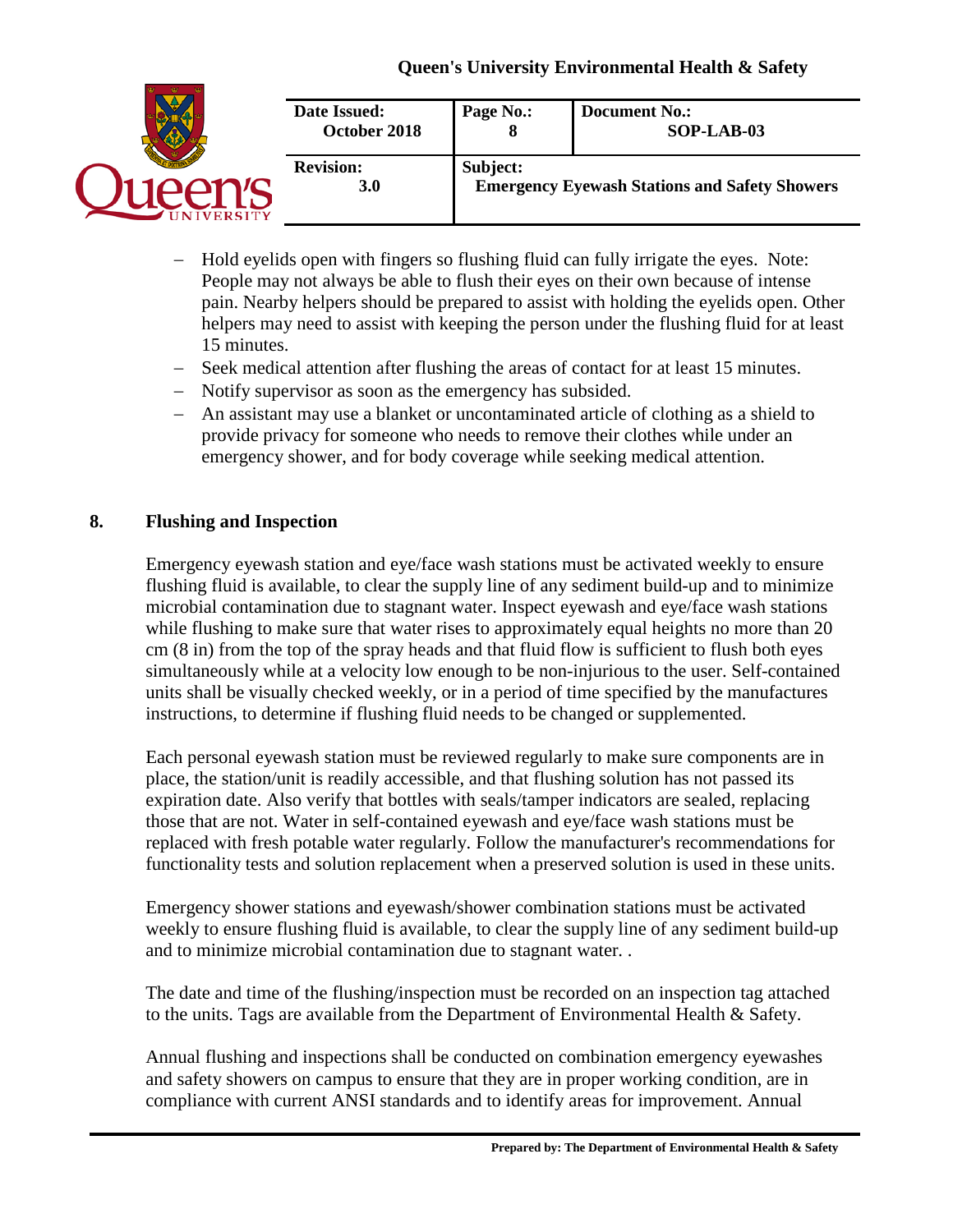

flushing and inspections shall be conducted by the Safety Officer with the assistance of the Department of Environmental Health and Safety if needed. The equipment and procedure for conducting the annual flushing and inspection shall be as follows:

### **Equipment**

- − Bucket with valve
- − Water Collection Cone
- − Tray with wheels and handle to transport bucket

#### **Procedure**

- − Align bucket with valve under Emergency Shower
- − Drape Water Collection Cone over the top of the safety shower
- − Engage safety shower by pulling handle
- − To stop flow of water, push handle back to the upward position
- − Record testing and flushing on the inspection tag located on the emergency shower/emergency eyewash. Record to include: date, testing or flushing, and initials of the person who performed.
- Any problems noted during testing or flushing (ex: improper water temperature, improper water flow, leaking water, damaged equipment) requires the generation of a work order by calling Fix-It at Ext. 77301.

#### **9. Repairs**

Whenever an eyewash station is non-functional, a portable eyewash station or equivalent must be available if work with injurious hazardous materials cannot be delayed.

Each department is responsible for ensuring that eyewash and safety shower equipment not passing inspection is repaired in a priority manner. When emergency eyewash and safety shower equipment is non-functional, it must be clearly tagged/signed as being out-of-service.

Anyone who wants to remove an emergency eyewash and safety shower equipment from service must notify the Department of Environmental Health & Safety and the affected department beforehand. This requirement includes those periods when main or branch water lines that serve drenching and flushing equipment are turned off.